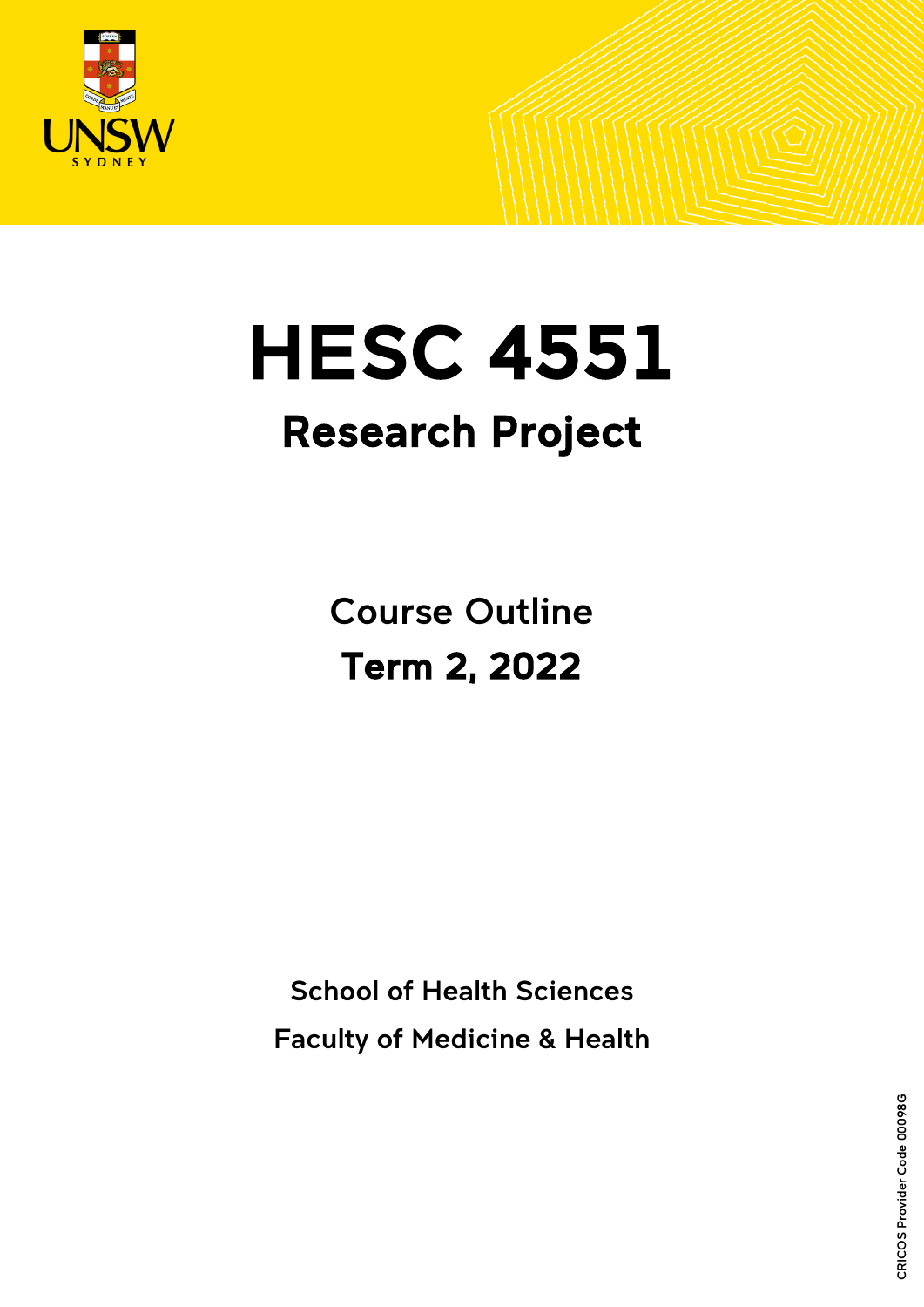# **Table of Contents**

| 1. Staff                                                                   | 3  |
|----------------------------------------------------------------------------|----|
| 2. Course information                                                      | 3  |
| 2.1 Course summary                                                         | 3  |
| 2.2 Course aims                                                            | 3  |
| 2.3 Course learning outcomes (CLO)                                         | 3  |
| 2.4 Relationship between course learning outcomes and assessments          | 4  |
| 3. Strategies and approaches to learning                                   | 4  |
| 3.1 Learning and teaching activities                                       | 4  |
| How the course relates to other courses in the Exercise Physiology program | 4  |
| 3.2 Expectations of students                                               | 5  |
| 4. Course schedule and structure                                           | 6  |
| 5. Assessment                                                              | 7  |
| 5.1 Assessment tasks                                                       | 7  |
| 5.2 Assessment criteria and standards                                      | 7  |
| Research Proposal Marking Scheme - Review HESC 4551                        | 9  |
| Assessment Task 2 - ORAL PRESENTATION                                      | 10 |
| <b>Oral Presentation Marking Scheme - Review HESC 4551</b>                 | 11 |
| Assessment Task 3 - WRITTEN REVIEW                                         | 12 |
| <b>Literature review Marking Scheme - Review HESC4551</b>                  | 13 |
| 5.3 Submission of assessment tasks                                         | 14 |
| 5.4. Feedback on assessment                                                | 14 |
| 6. Academic integrity, referencing and plagiarism                          | 14 |
| 7. Readings and resources                                                  | 15 |
| 8. Administrative matters                                                  | 15 |
| 9. Additional support for students                                         | 15 |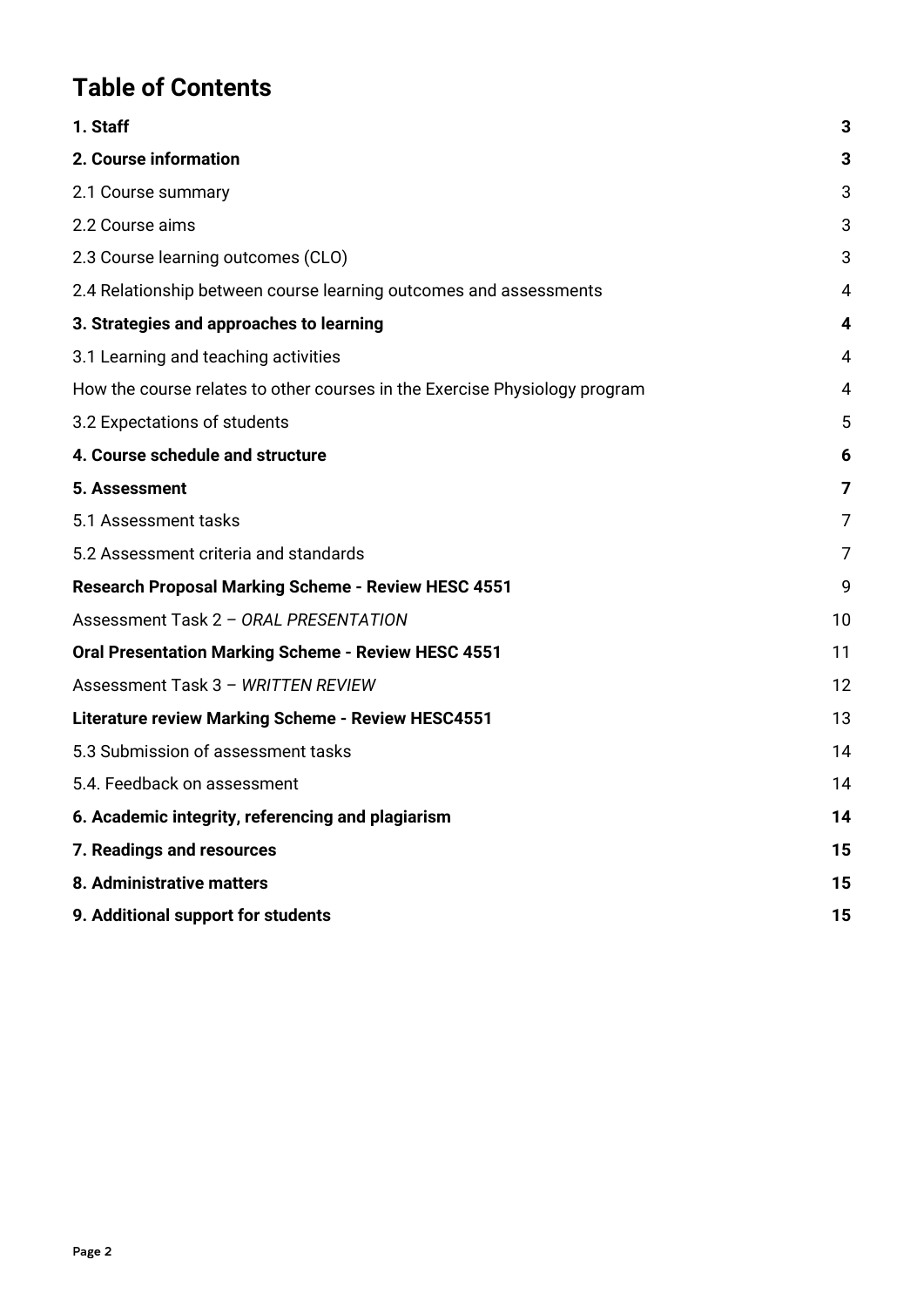# <span id="page-2-0"></span>1. Staff

| <b>Position</b>    | <b>Name</b>                     | <b>Email</b>          | <b>Consultation times Contact</b><br>and locations | <b>Details</b> |
|--------------------|---------------------------------|-----------------------|----------------------------------------------------|----------------|
| Course<br>Convenor | Dr Chris Maloney<br>(CM)        | c.maloney@unsw.edu.au | 9-5 Mon to Fri<br>Level 2 Wallace<br>Wurth         | 9385 1362      |
| Lecturer           | <b>Dr Chris Maloney</b><br>(CM) |                       |                                                    |                |
| <b>Tutors</b>      | <b>Dr Chris Maloney</b><br>(CM) |                       |                                                    |                |

# <span id="page-2-1"></span>2. Course information

Units of credit: 6UOC

Pre-requisite(s): MATH1041 and HESC4501

Teaching times and locations:

*<http://timetable.unsw.edu.au/2022/HESC4551.html>*

### <span id="page-2-2"></span>2.1 Course summary

This course will lead on from the prerequisite course, HESC4501 Exercise Physiology Research Seminars, and will give students experience in conducting a literature review on a self-selected topic related to exercise physiology. It is primarily a self-directed project that involves deciding on a research question/topic and addressing this question by a narrative review of the literature. Assessment tasks will provide experience in a range of research activities such as preparation of research proposals, review of the literature, and oral presentations.

### <span id="page-2-3"></span>2.2 Course aims

Aim of this course is to prepare students to be leaders in the field of Exercise Physiology. The tasks prepare the students for independent research, a necessary skill that an AEP uses to align what they do with best practice based on the current literature.

### <span id="page-2-4"></span>2.3 Course learning outcomes (CLO)

At the successful completion of this course you (the student) should be able to:

- 1. Synthesize and analyse data from review of scientific literature
- 2. Develop an understanding of current techniques used in biomedical research
- 3. Develop skills in critically evaluating research articles and writing a literature review
- 4. Be able to organise, present and discuss research data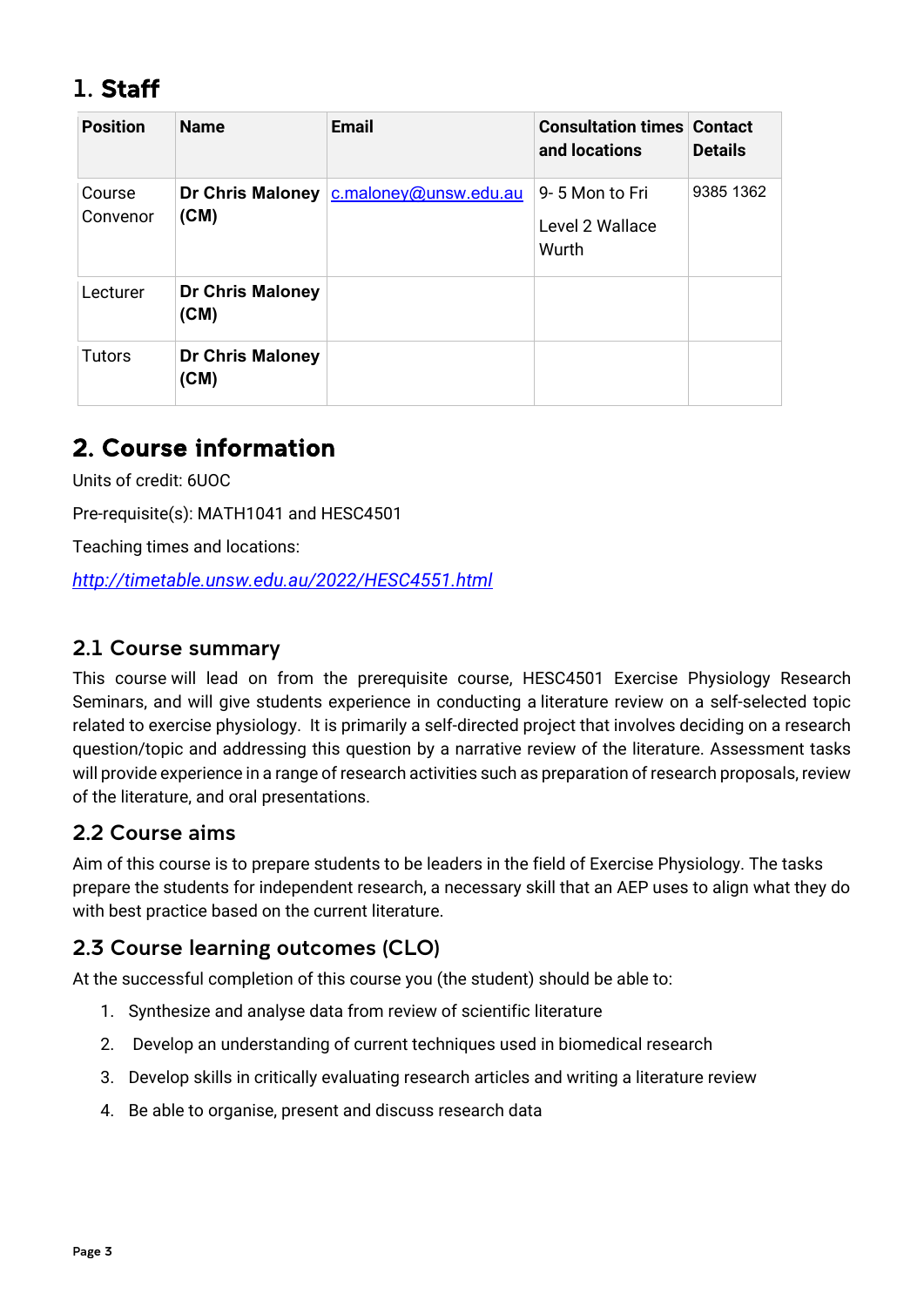### <span id="page-3-0"></span>2.4 Relationship between course learning outcomes and assessments

| <b>Course Learning</b><br><b>Outcome (CLO)</b> | <b>LO Statement</b>                                                                             | <b>Related Tasks &amp; Assessment</b>                                  |
|------------------------------------------------|-------------------------------------------------------------------------------------------------|------------------------------------------------------------------------|
| CLO <sub>1</sub>                               | Synthesize and analyse data from<br>review of scientific literature                             | Research Proposal<br>Written Report<br><b>Oral Presentation</b>        |
| CLO <sub>2</sub>                               | Develop an understanding of<br>current techniques used in<br>biomedical research                | Research Proposal<br><b>Written Report</b><br><b>Oral Presentation</b> |
| CLO <sub>3</sub>                               | Develop skills in critically<br>evaluating research articles and<br>writing a literature review | Research Proposal<br><b>Written Report</b><br><b>Oral Presentation</b> |
| CLO <sub>4</sub>                               | Be able to organise, present and<br>discuss research data                                       | Research Proposal<br>Written Report<br><b>Oral Presentation</b>        |

# <span id="page-3-1"></span>3. Strategies and approaches to learning

### <span id="page-3-2"></span>3.1 Learning and teaching activities

<span id="page-3-3"></span>How the course relates to other courses in the Exercise Physiology program

Together with Research Seminars (HESC4501), this  $4<sup>th</sup>$  year course builds upon the knowledge accumulated **throughout the whole program**. It uses previously understood fundamental concepts to build the necessary critical thinking towards professional independence.

Although the primary source of information for this course is the scientific literature itself, effective learning can be enhanced through self-directed use of other resources such as textbooks and Web based resources to enhance your research skills. The seminar session is essential to prepare for you for listening to and presenting scientific knowledge in a way that is accessible and understandable. This skill will be invaluable to you when you are on placement, and you will use this skill daily in your working career.

Students will receive guidance on the literature review process from the course convenor via a lecture/ interactive seminar.

Learning activities occur on the following days and times:

#### **Lecture:**

There will be one Introductory lecture/ discussion session: Week 1, Wednesday (2 hours session) **STUDENTS** are **requested** to attend this session (conducted online via BBCollaborate).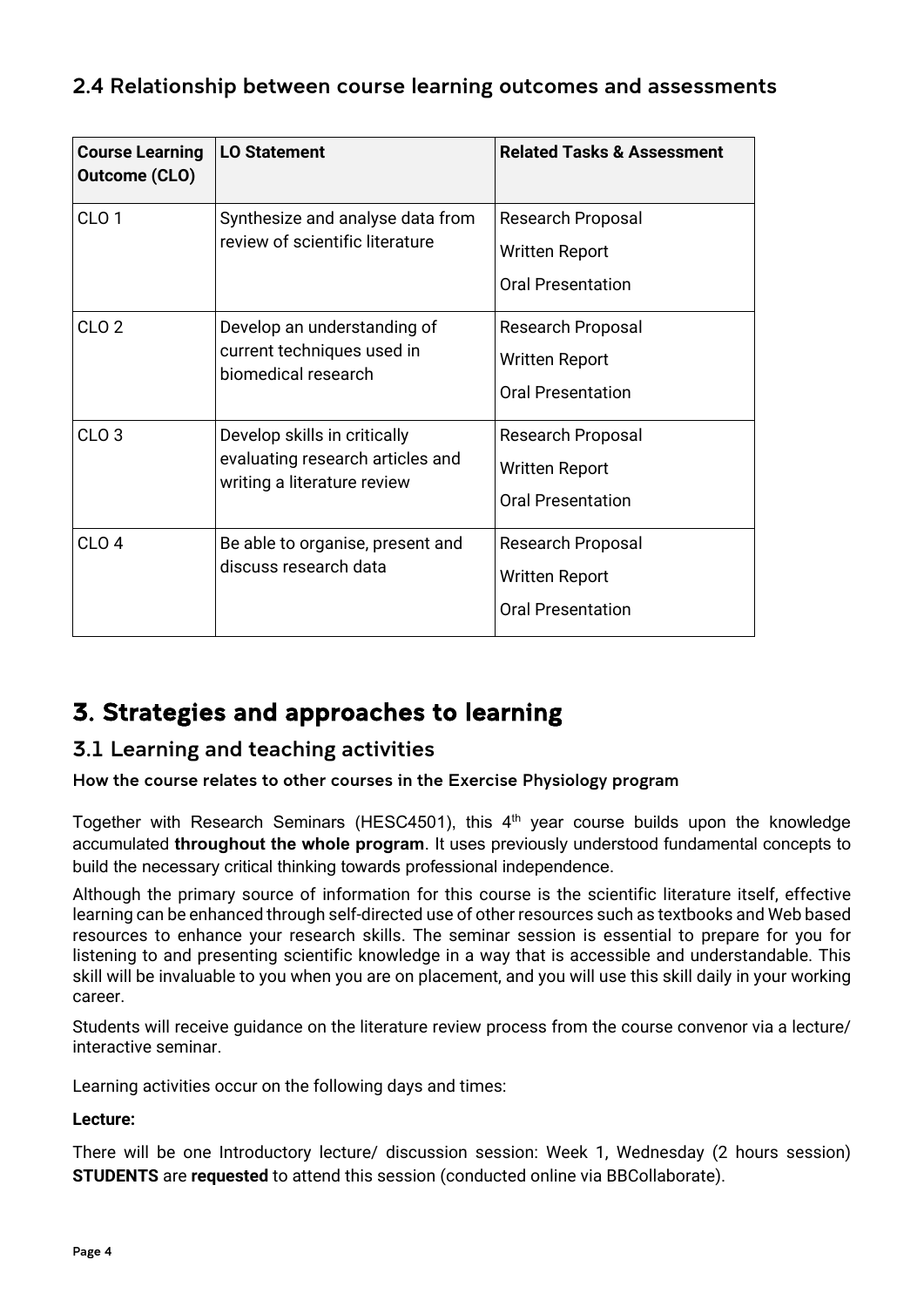#### **Guidance Sessions:**

These 30 minute sessions will be offered to students in week 5, **upon request**. If you wish to have guidance, please email the convenor in week 4 to arrange a mutually convenient time to meet

These can be done Via Teams or Phone if convenient. These sessions are short (~30mins) so come prepared.

#### **Seminar Session:**

These 2 hour sessions will be held in **week 8,** you are required to attend the **whole of the session** that you are **presenting** in. You therefore must ensure that this session does not clash with other commitments.

| <b>Class Type</b> | <b>Date</b>   | <b>Weeks</b> | <b>Location</b>                     | <b>Size</b> |
|-------------------|---------------|--------------|-------------------------------------|-------------|
| Lecture           | Wed 9AM-11AM  | 1            | <b>Online BB Collaborate</b>        | 50          |
|                   |               |              |                                     |             |
| <b>Seminar</b>    | Tue 3PM-5PM   | 8            | Wallace Wurth LG02 (K-C27-<br>LG02) | 10          |
|                   | Wed 9AM-11AM  | 8            | Wallace Wurth LG02 (K-C27-<br>LG02) | 10          |
|                   | Wed 11AM-1PM  | 8            | Wallace Wurth LG02 (K-C27-<br>LG02) | 10          |
|                   | Thurs 3PM-5PM | 8            | Wallace Wurth LG02 (K-C27-<br>LG02) | 10<br>10    |
|                   | Fri 11AM-1PM  | 8            | Bioscience G07 (K-D26-G07)          |             |

### <span id="page-4-0"></span>3.2 Expectations of students

Students are expected to attend all scheduled activities for their full duration (2 hours of lecture in week 1 and one two hours seminar session in week 8). Students are reminded that UNSW recommends that a 6 units-of-credit course should involve about 150 hours of study and learning activities. The formal contact sessions for this course add to 4 hours throughout the term. Thus, students are expected to do the bulk (~145 hours) of the study independently. Thus it is a critical part of this course to be selfdisciplined and commit time weekly to ensure the tasks are advanced progressively over the term.

#### **Independent study:**

Independent studies will be an essential component of the course, as you will be asked to retrieve publications from databases, synthesise and have critical reading on what you will present. You will also need to finalise an individual talk outside of course contact hours. This strategy is to foster your independence as an exercise scientist/physiologist to gather information to inform your practice facilitating an evidence-based approach.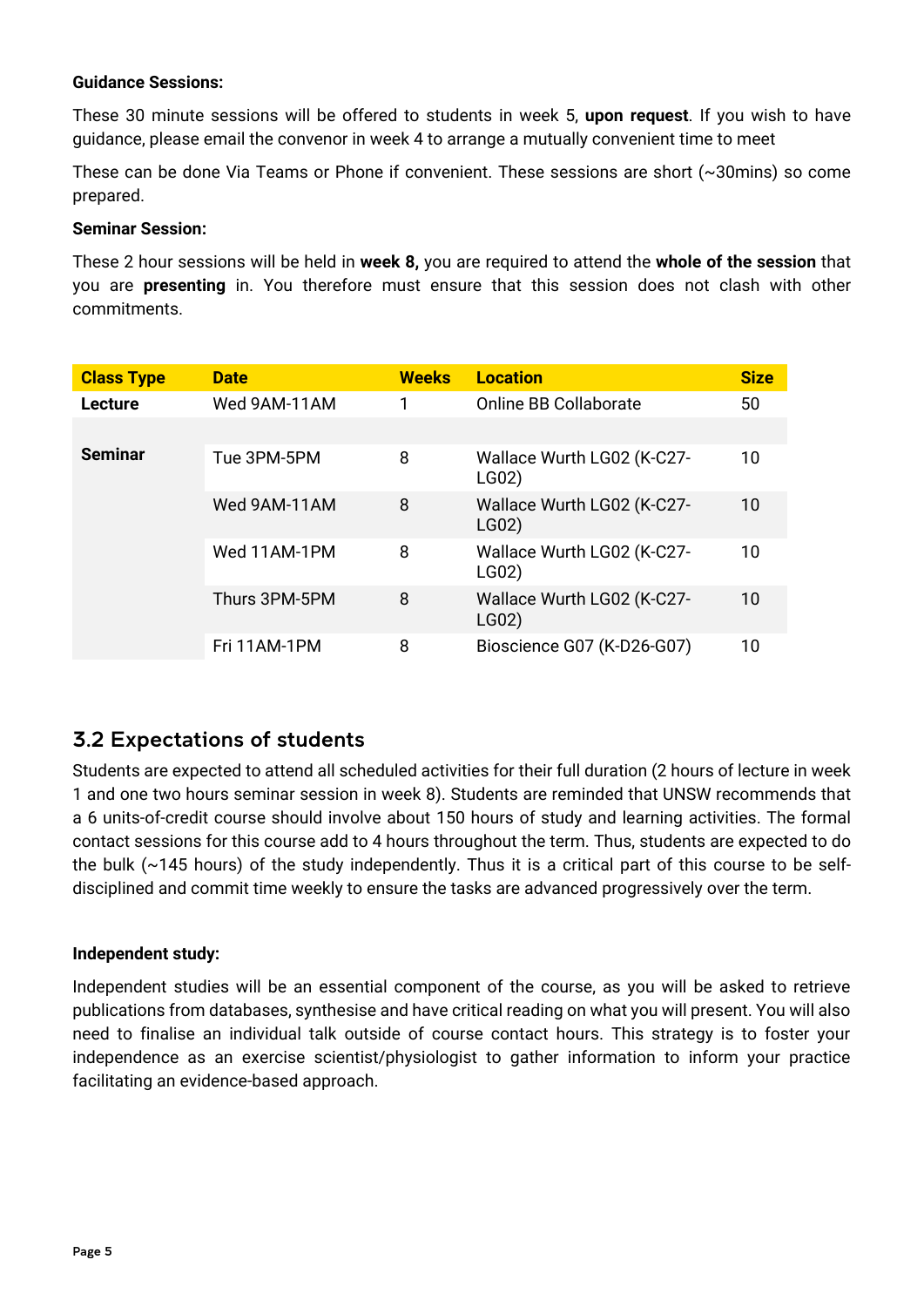# <span id="page-5-0"></span>4. Course schedule and structure

| <b>Week</b><br>[Date/Session] | <b>Date</b>                                 | <b>Activity [Learning</b><br>opportunity] | <b>Details</b>                                                                                                                                                                              |
|-------------------------------|---------------------------------------------|-------------------------------------------|---------------------------------------------------------------------------------------------------------------------------------------------------------------------------------------------|
| Week 1                        | <b>Wednesday 1st June</b>                   | Introductory<br>Seminar                   | <b>Introductory Lecture:</b><br><b>ONLINE Session will overview the course</b>                                                                                                              |
| Week 2                        | Wednesday 8 <sup>th</sup> June              | <b>Topic of Review</b>                    | Decide your review topic, upload to<br><b>Moodle</b>                                                                                                                                        |
| Week 3                        | Sunday 19th June                            | Research Proposal                         | Assessment task 1 is to be submitted<br>no later than 11pm Sunday of WEEK 3.                                                                                                                |
| Week 4                        | Please EMAIL to arrange a<br>time in week 5 | <b>Guidance session</b>                   | Students wishing to get guidance on<br>their review can email the convenor<br>before Thursday evening to arrange a<br>convenient time in week 5.                                            |
| Week 5                        | <b>Week starting Monday</b><br>$27th$ June  | <b>Guidance</b><br>sessions               | A prearranged 30-minute meeting.                                                                                                                                                            |
| Week 7                        |                                             |                                           |                                                                                                                                                                                             |
| Week 8                        | <b>Week starting Monday</b><br>$18th$ July  | <b>Oral Presentation</b>                  | Assessment task 2 to be submitted no<br>later than 11 PM Sunday of WEEK 7 (i.e.,<br>the PowerPoint presentation to be used<br>during your Oral presentation is to be<br>posted via Moodle). |
| Week 9                        |                                             |                                           |                                                                                                                                                                                             |
| Week 10                       | Friday 5 <sup>th</sup> August               | <b>Written Report</b>                     | Assessment task 3 is to be submitted<br>no later than FRIDAY WEEK 10 (i.e., the<br>final written report is to be posted via<br>Moodle).                                                     |

Exam Period: 12 August – 25 August Supplementary Exam Period: 5 September – 9 September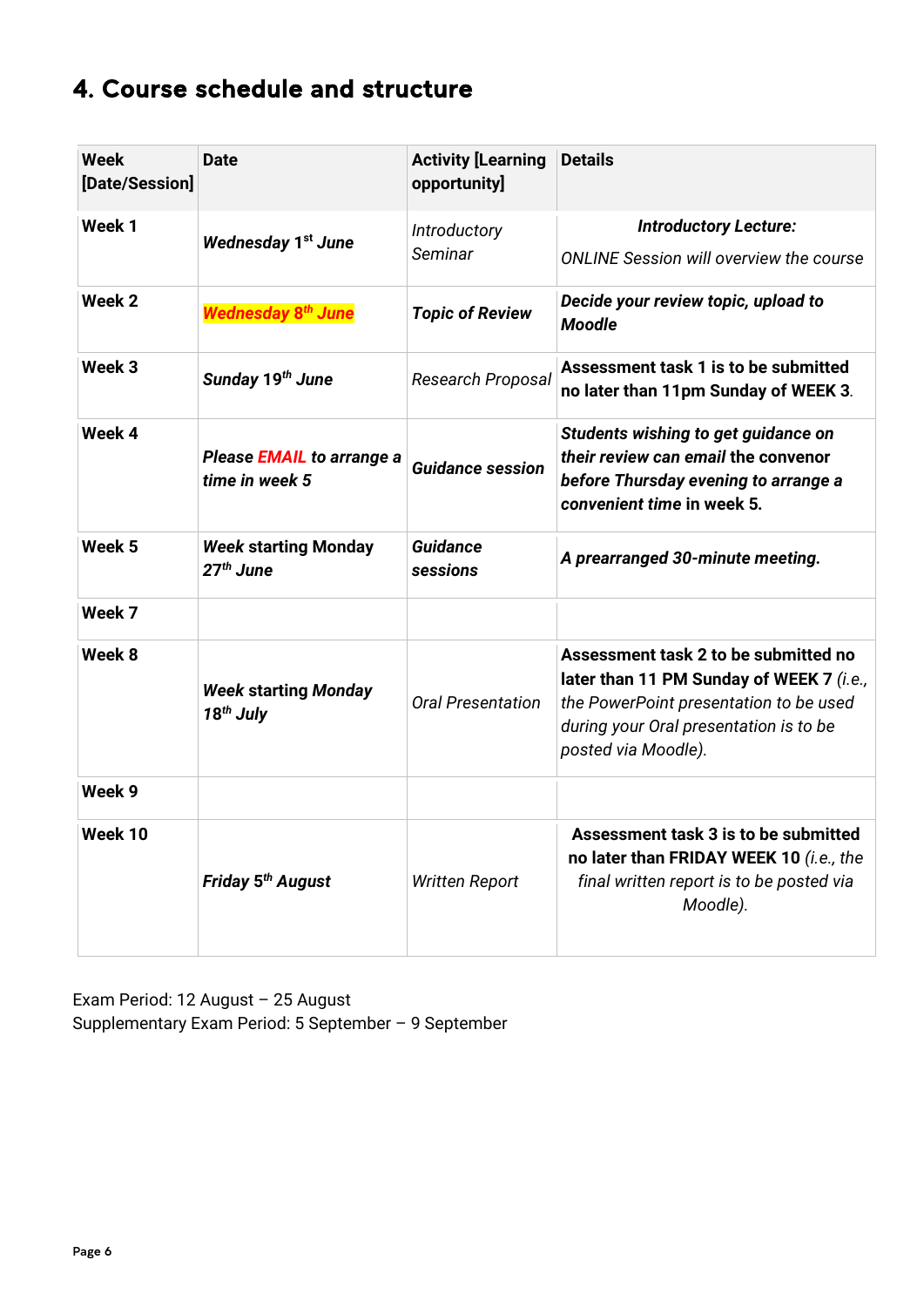# <span id="page-6-0"></span>5. Assessment

### <span id="page-6-1"></span>5.1 Assessment tasks

| <b>Assessment task</b>                 | Weight | Mark | Due date and time           |
|----------------------------------------|--------|------|-----------------------------|
| <b>Assessment 1: RESEARCH PROPOSAL</b> | 20%    | 10   | 11pm $19th$ June            |
| <b>Assessment 2: ORAL PRESENTATION</b> | 30%    | 20   | 11pm $17th$ July            |
| <b>Assessment 3: WRITTEN REPORT</b>    | 50%    | 50   | 11pm 5 <sup>th</sup> August |

### **Further information**

UNSW grading system:<https://student.unsw.edu.au/grades> UNSW assessment policy:<https://student.unsw.edu.au/assessment>

# <span id="page-6-2"></span>5.2 Assessment criteria and standards

A primarily self-directed project that involves deciding on a research question/topic and addressing this question by a **narrative review** of the literature.

In some instances, the literature review may be completed under the guidance of an academic.

Your literature review topic should be determined by the Wednesday week 2.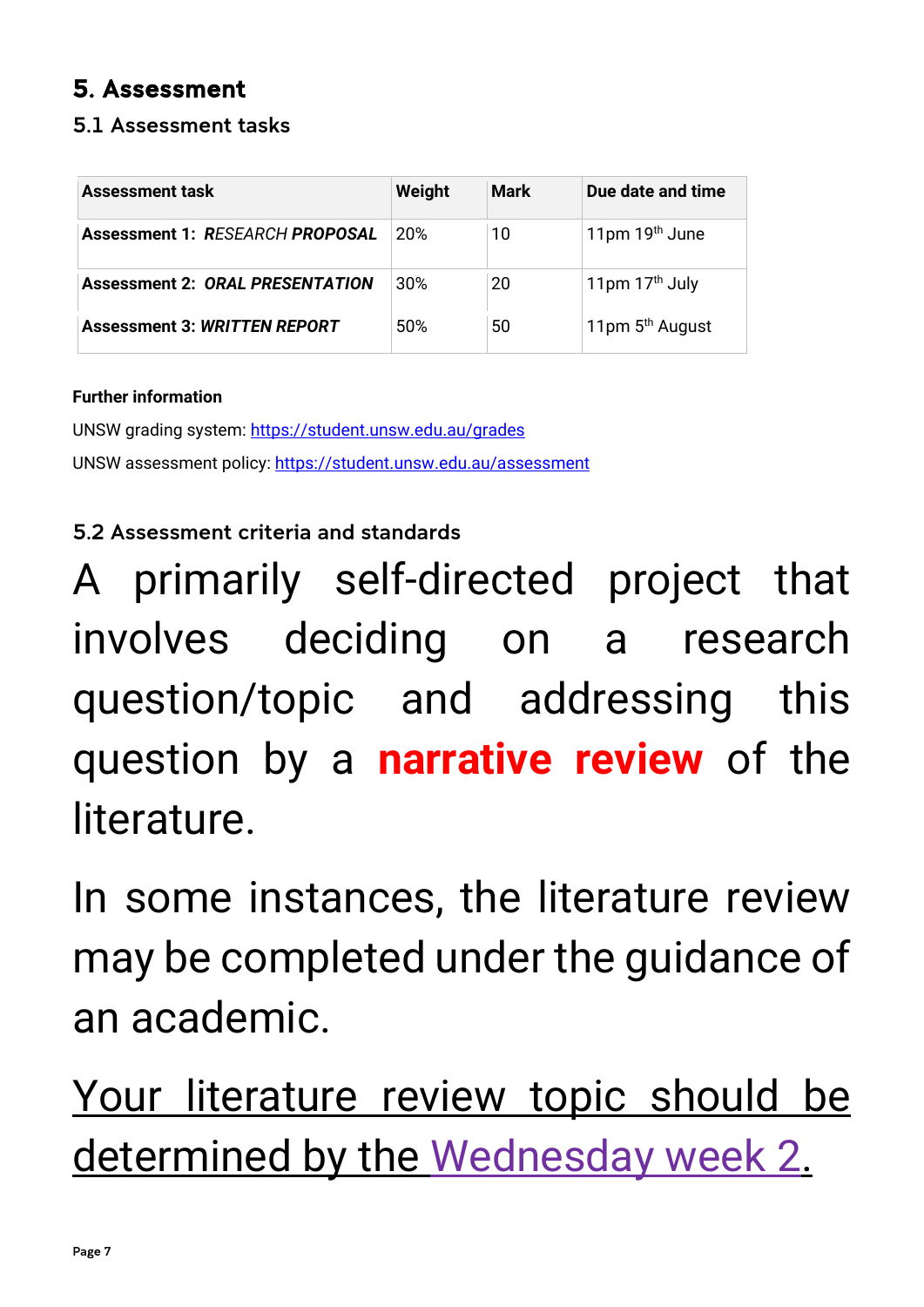#### **Learning Outcomes**

- To clearly define a research question
- Provide a brief background and rationale for the review
- Provide an overview of the methods and the hypothesis
- To synthesize and present data from a critical review of the literature

The Proposal is to be a concise overview of the research topic, rational and relevance to exercise physiology, any hypotheses and any protocols or procedures being used, with a discussion on potential outcomes

#### **General Assessment Guidelines:**

**Word Count** – 1000-1500 word limit

|                                                                                                            | <b>Unsatisfactory</b><br><b>Below</b><br><b>Satisfactory</b>                                                                                                           |                                                                                                                               | Good                                                                                                                                                 | <b>Excellent</b>                                                                                                                     |                                                                                                                                                                                           |
|------------------------------------------------------------------------------------------------------------|------------------------------------------------------------------------------------------------------------------------------------------------------------------------|-------------------------------------------------------------------------------------------------------------------------------|------------------------------------------------------------------------------------------------------------------------------------------------------|--------------------------------------------------------------------------------------------------------------------------------------|-------------------------------------------------------------------------------------------------------------------------------------------------------------------------------------------|
|                                                                                                            |                                                                                                                                                                        | <b>Average</b>                                                                                                                |                                                                                                                                                      |                                                                                                                                      |                                                                                                                                                                                           |
| <b>BACKGROUND</b><br>Introduction to the<br>area being reviewed                                            | Introduction<br>lacking detail                                                                                                                                         | <b>Minimal Detail</b><br>given. Some<br>relevant<br>background.                                                               | Clear account<br>of the scientific<br>background                                                                                                     | Concise and<br>clear account<br>of the scientific<br>background                                                                      | Very concise and<br>clear account of the<br>scientific<br>background                                                                                                                      |
| <b>RATIONALE</b><br>Aims, Why review<br>being done, search<br>strategies, inclusion<br>exclusion criterion | Poor rationale for<br>the review and<br>poor logic                                                                                                                     | Attempted to<br>give a logical<br>rational but<br>lacks detail                                                                | Good rationale<br>provided and<br>sound logic<br>demonstrated                                                                                        | Clear and<br>logical rationale<br>for the<br>review/research<br>area                                                                 | Very concise, clear<br>and logical<br>rationale for the<br>review/research<br>area                                                                                                        |
| <b>POSSIBLE CLINCAL</b><br><b>SIGNIFICANCE</b>                                                             | Poor association<br>between the<br>possible clinical<br>significance and<br>the background<br>and review<br>outline                                                    | Minimal<br>association<br>between the<br>possible clinical<br>significance<br>and the<br>background and<br>review outline     | Association<br>between the<br>possible clinical<br>significance<br>and the<br>background and<br>review outline                                       | Links between<br>the possible<br>clinical<br>significance<br>and the<br>background<br>and review<br>outline                          | Very clear links<br>between the<br>possible clinical<br>significance and<br>the background and<br>review outline                                                                          |
| <b>Overview of reviews</b><br>structure/area<br>being reviewed with<br>reference to<br>literature          | Poor overview of<br>structure seems<br>disjointed with no<br>connections to<br>background and<br>previous studies                                                      | Poor overview<br>of structure,<br>Minimal<br>discussion or<br>relation to<br>previous<br>studies                              | <b>Review</b><br>structure is<br>sound with<br>reference to<br>previous<br>studies                                                                   | Review<br>structure is<br>clear and<br>logical with<br>reference to<br>some seminal<br>studies                                       | Review structure is<br>excellent and<br>logical with<br>reference to the<br>seminal scientific<br>studies                                                                                 |
| STYLE/<br><b>PRESENTATION</b>                                                                              | Disjointed flow of<br>ideas. Sentences<br>poorly<br>constructed. Non-<br>professional<br>expression and<br>lacking style.<br>Many<br>grammatical or<br>spelling errors | Poor flow of<br>ideas some<br>poor language.<br>Style is<br>colloquial.<br>some<br>grammatical or<br>spelling errors<br>noted | A good flow of<br>ideas.<br>Sentences well-<br>constructed<br>adequate<br>professional<br>expression and<br>style. A<br>grammar or<br>spelling error | Clear flow of<br>ideas.<br>Sentences well-<br>constructed<br>and<br>professional<br>expression and<br>style used.<br>Delivery clear. | Very clear and<br>logical flow of<br>ideas. Sentences<br>very well<br>constructed and<br>professional<br>expression and<br>style used. Delivery<br>very clear and<br>technical. No errors |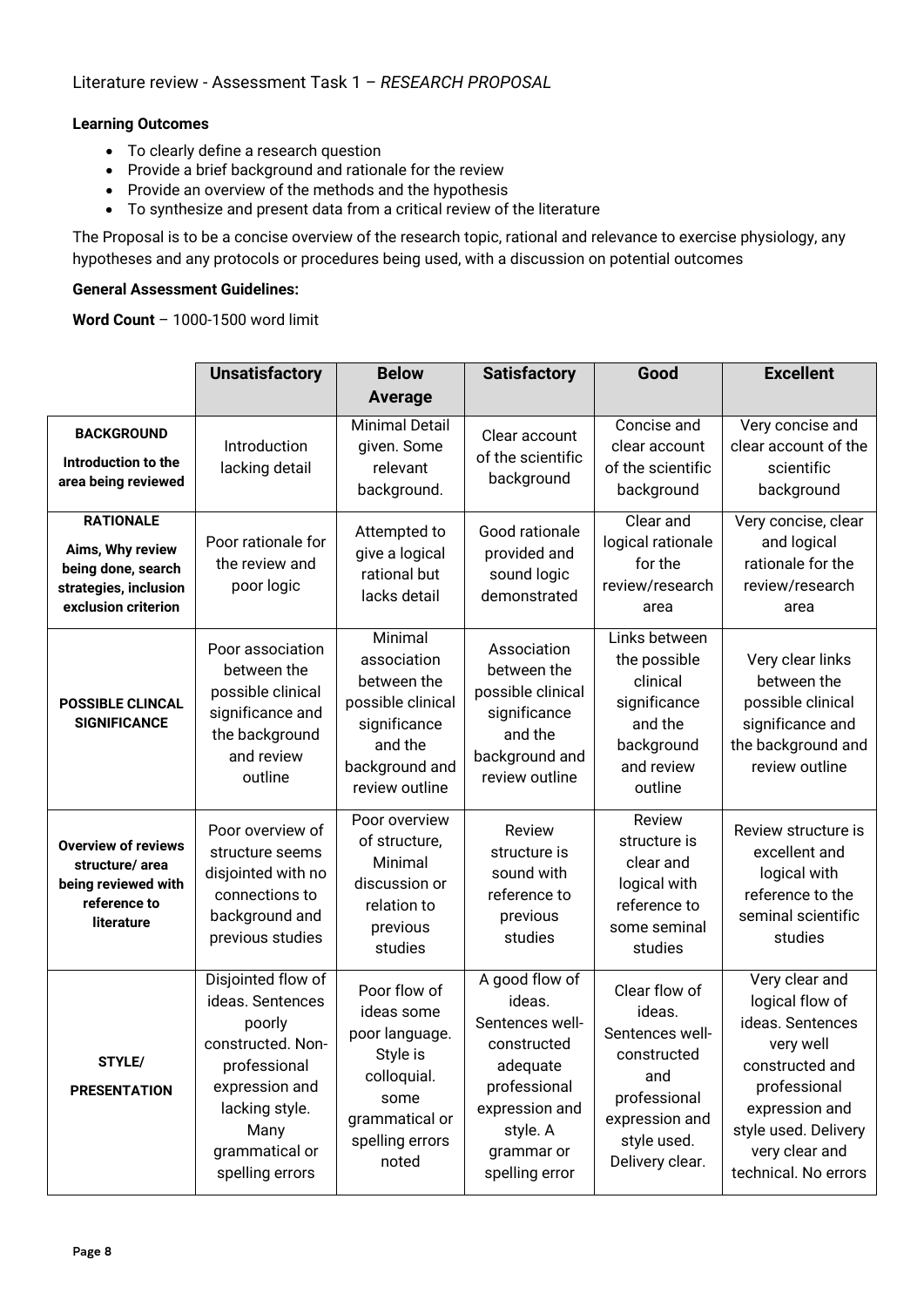## <span id="page-8-0"></span>**Research Proposal Marking Scheme - Review HESC 4551**

**Student** …………………………….. **Date** ……………………………………..

**Mark /10 converted to /20**

**Examiner** ………………………………………………………………………………………………

| <b>Background</b><br>Overview of field:                                           | Max.<br><b>Marks</b><br>$= 4$ | <b>Unsatisfactory</b><br>$(maxk = 0)$ | <b>Below</b><br>average<br>(0.5)  | <b>Satisfactor</b><br>$y$ (mark =<br>1.0) | Good (mark<br>$= 1.5$  | <b>Excellent</b><br>$(maxk =$<br>2.0) | <b>Mark</b> |
|-----------------------------------------------------------------------------------|-------------------------------|---------------------------------------|-----------------------------------|-------------------------------------------|------------------------|---------------------------------------|-------------|
| Clear description<br>of field<br>investigated                                     | $\overline{2}$                |                                       |                                   |                                           |                        |                                       |             |
| Aims adequately<br>explained                                                      | $\overline{2}$                |                                       |                                   |                                           |                        |                                       |             |
| <b>Content</b>                                                                    | Max.<br><b>Marks</b><br>$= 4$ | <b>Unsatisfactory</b><br>$(maxk = 0)$ | <b>Below</b><br>average<br>(0.25) | <b>Satisfactor</b><br>$y$ (mark =<br>0.5) | Good (mark<br>$= 0.75$ | <b>Excellent</b><br>$(maxk =$<br>1.0) | <b>Mark</b> |
| How is this review<br>adding to the field                                         | 1                             |                                       |                                   |                                           |                        |                                       |             |
| Scope of review<br>explained                                                      | $\mathbf{1}$                  |                                       |                                   |                                           |                        |                                       |             |
| Methods<br>described briefly<br>(i.e. search<br>criterion, major<br>methods used) | 1                             |                                       |                                   |                                           |                        |                                       |             |
| Overview of review<br>structure (refers to<br>current literature)                 | $\mathbf{1}$                  |                                       |                                   |                                           |                        |                                       |             |
| <b>Presentation</b><br>Readability:                                               | Max.<br><b>Marks</b><br>$= 2$ | <b>Unsatisfactory</b><br>$(maxk = 0)$ | <b>Below</b><br>average<br>(0.25) | <b>Satisfactor</b><br>$y$ (mark =<br>0.5) | Good (mark<br>$= 0.75$ | <b>Excellent</b><br>$(mark =$<br>1.0) | <b>Mark</b> |
| Able to be<br>understood by an<br>educated but non-<br>expert reader              | $\mathbf{1}$                  |                                       |                                   |                                           |                        |                                       |             |
| Grammar, spelling,<br>and concise<br>sentence structure                           | $\mathbf{1}$                  |                                       |                                   |                                           |                        |                                       |             |

Comments:

………………………………………………………………………………………………………………….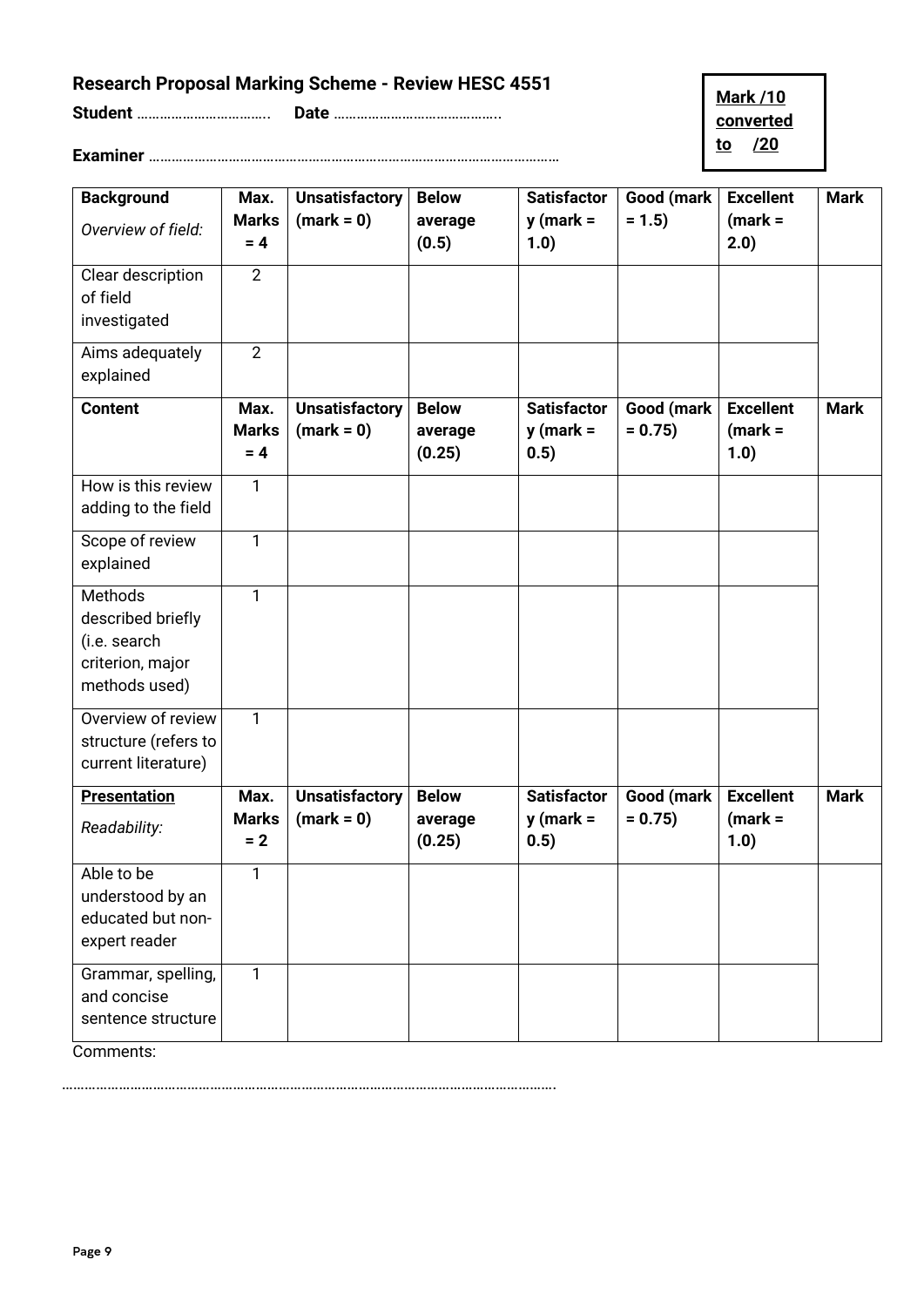### <span id="page-9-0"></span>Assessment Task 2 – ORAL PRESENTATION

Of the format **6 minutes** presentation, 2 minutes questions/discussion followed by 2 minutes of Feedback/ direction from the markers

#### **Learning Outcomes**

- To be able to organise, present and discuss a research topic
- To generate original scientific illustrations

#### **Assessment Criteria**

Use this to guide your preparation of the presentation. Note that the marking scheme on next page will be used to grade your presentation. Each category will be marked on a sliding scale from 0 to full marks for that division.

| <b>Presentation</b>                                                                                                                                                                             | <b>Unsatisfactory</b>                                                                                                                                                                                                                                                                       | <b>Below Average</b>                                                                                                                                                                                                         | <b>Satisfactory</b>                                                                                                                                                                               | Good                                                                                                                                                                                                                                              | <b>Excellent</b>                                                                                                                                                                                                                                                                    |
|-------------------------------------------------------------------------------------------------------------------------------------------------------------------------------------------------|---------------------------------------------------------------------------------------------------------------------------------------------------------------------------------------------------------------------------------------------------------------------------------------------|------------------------------------------------------------------------------------------------------------------------------------------------------------------------------------------------------------------------------|---------------------------------------------------------------------------------------------------------------------------------------------------------------------------------------------------|---------------------------------------------------------------------------------------------------------------------------------------------------------------------------------------------------------------------------------------------------|-------------------------------------------------------------------------------------------------------------------------------------------------------------------------------------------------------------------------------------------------------------------------------------|
| Overview -<br>rationale for review<br>& selection of<br>appropriate<br>scientific journal<br>articles relevant to<br>the project                                                                | Selection of articles<br>inappropriate for the<br>assignment (e.g.<br>textbook chapters).<br>No attempt to identify<br>clinical relevance.                                                                                                                                                  | Selection of some<br>appropriate<br>articles (original<br>research articles<br>or reviews).<br>Unclear at times.<br>with minimal<br>description of the<br>clinical relevance.                                                | Selection of<br>appropriate<br>articles (original<br>research articles<br>or reviews).<br>Clear and<br>accurate<br>description of<br>the clinical<br>relevance.                                   | Selection of<br>appropriate<br>original research<br>articles.<br>Clear and<br>accurate<br>description of the<br>clinical relevance.<br>Possibly critical<br>thought                                                                               | Selection of<br>appropriate original<br>research articles.<br>Clear and accurate<br>description of the<br>clinical relevance.<br>Some critical thought.                                                                                                                             |
| <b>Body of the</b><br><b>Presentation</b><br>Background, If<br>$\blacksquare$<br>appropriate<br>Hypothesis<br>Aims<br>Methods to be<br>$\blacksquare$<br>used<br><b>Discussion</b><br>٠         | Incomplete and<br>inaccurate overview<br>of articles. Lacking, or<br>inaccurate, details for<br>all or some of the<br>purpose and methods<br>Some attempt to<br>identify the clinical<br>relevance.                                                                                         | Below average<br>overview of the<br>articles. Minimal<br>detail for purpose<br>and methods of<br>review.                                                                                                                     | Good overview<br>of the articles.<br>Report purpose<br>and methods of<br>own study.                                                                                                               | Good overview of<br>the topic area,<br>articles, Reports<br>purpose and<br>methods of own<br>study. Some<br>attention to the<br>key details.                                                                                                      | Very clear description<br>of topic area,<br>research plan and<br>methodology to be<br>used.<br>Very good critical<br>analysis of topic<br>including strengths<br>and limitations of<br>study design                                                                                 |
| <b>Quality of the</b><br>presentation<br>Presentation<br>style<br>Clarity of slides<br>$\blacksquare$<br>Allocation of<br>time<br>Ability to<br>correctly<br>interpret &<br>answer<br>questions | Presentation style<br>poor read most of<br>presentation with<br>little eye contact.<br>Slides not clear.<br>Slides overcrowded.<br>Little use of figures<br>and diagrams.<br>Presentation goes<br>over/significantly<br>under time.<br>Unable to interpret<br>and answer most<br>questions. | Below average<br>presentation style<br>with some eye<br>contact. Read<br>some.<br>Some unclear<br>slides. Some use<br>of figures and<br>diagrams.<br>Over time.<br>Answered some<br>questions with<br>reasonable<br>accuracy | Good<br>presentation<br>style with some<br>eye contact.<br>Mostly clear<br>slides.<br>Uses figures and<br>diagrams.<br>Keeps to time.<br>Answers most<br>questions with<br>reasonable<br>accuracy | Good presentation<br>style with eye<br>contact.<br>Clear slides. Good<br>use of figures and<br>diagrams.<br>Adheres to the<br>prescribed format.<br>Keeps to time.<br>Understands<br>questions and<br>answers them<br>with reasonable<br>accuracy | Clear, fluent and<br>concise presentation<br>with good eye<br>contact.<br>Clear slides without<br>overcrowding. Clear<br>figures and diagrams.<br>Adheres to the<br>prescribed format.<br>Keeps to time &<br>appropriate allocation<br>of time.<br>Accurate answers to<br>questions |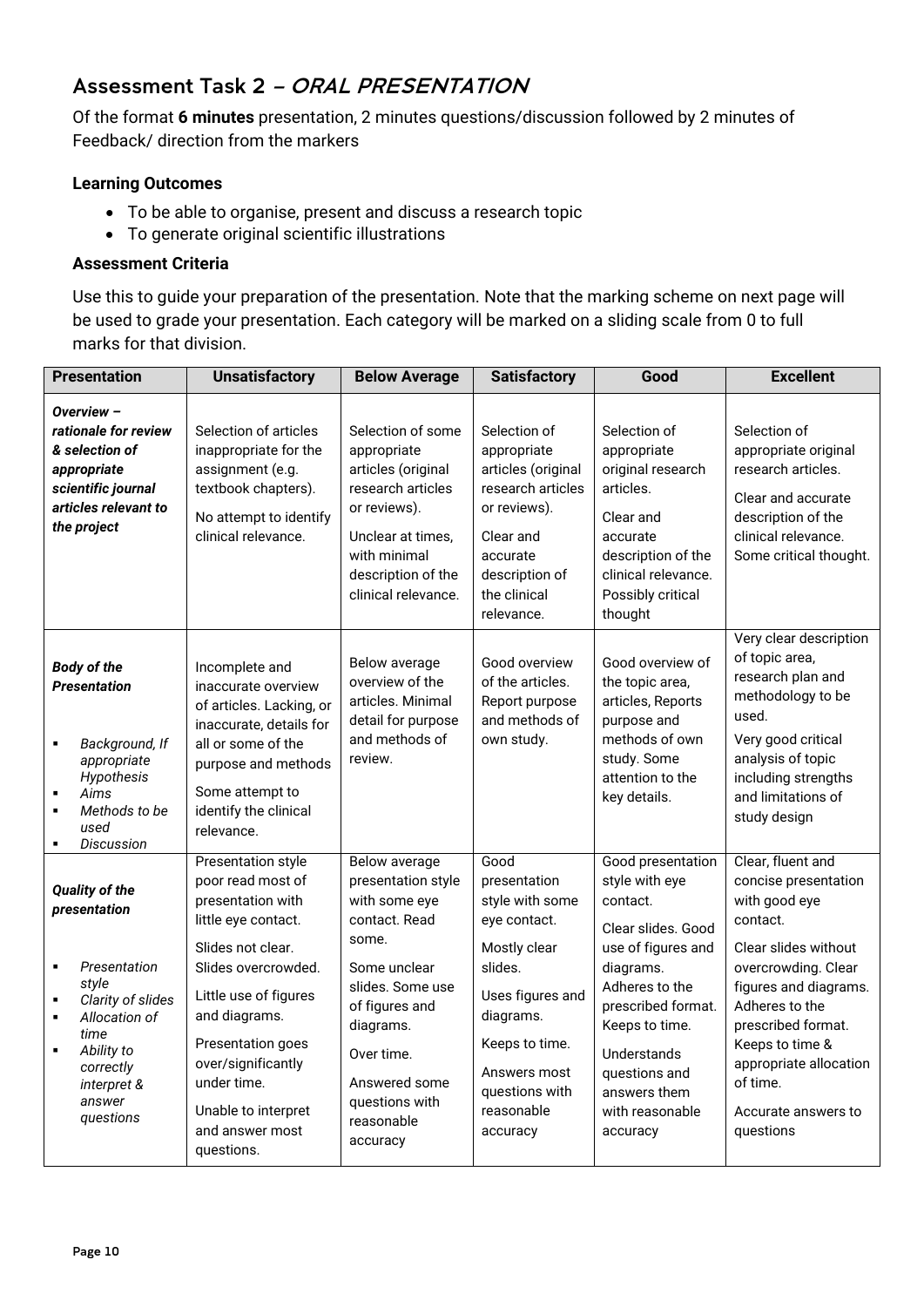# <span id="page-10-0"></span>Oral Presentation Marking Scheme - Review HESC 4551

**Student** …………………………….. **Date** ……………………………………..

**Mark /20 converted to**

 **/30**

**Examiner** ………………………………………………………………………………………………

|                                                                  | Max.                          | <b>Unsatisfactory</b>                 | <b>Below</b>                     | <b>Satisfactory</b>                      | Good                      | <b>Excellent</b>                   | <b>Mark</b> |
|------------------------------------------------------------------|-------------------------------|---------------------------------------|----------------------------------|------------------------------------------|---------------------------|------------------------------------|-------------|
| <b>Background</b>                                                | <b>Marks</b>                  | $(maxk = 0)$                          | average                          | $(maxk =$                                |                           | $(maxk = 2.0)$                     |             |
| (Context)                                                        | $= 4$                         |                                       | (0.5)                            | 1.0)                                     | $(mark =$<br>1.5)         |                                    |             |
| Review topic justified and<br>relevant to Ex Phys.               | 2                             |                                       |                                  |                                          |                           |                                    |             |
| Aims/ Scope of Review<br>adequately explained                    | $\overline{2}$                |                                       |                                  |                                          |                           |                                    |             |
| <b>Content</b>                                                   | Max.<br><b>Marks</b><br>$= 4$ | <b>Unsatisfactory</b><br>$(maxk = 0)$ | <b>Below</b><br>average<br>(0.5) | <b>Satisfactory</b><br>$(maxk =$<br>1.0) | Good<br>$(maxk =$<br>1.5) | <b>Excellent</b><br>$(maxk = 2.0)$ | <b>Mark</b> |
| Enough information given to<br>understand topic                  | $\overline{2}$                |                                       |                                  |                                          |                           |                                    |             |
| Information is focussed and                                      | 2                             |                                       |                                  |                                          |                           |                                    |             |
| on topic, evidence from                                          |                               |                                       |                                  |                                          |                           |                                    |             |
| current literature is apparent                                   |                               |                                       |                                  |                                          |                           |                                    |             |
| Slides appearance &                                              | Max.                          | <b>Unsatisfactory</b>                 | <b>Below</b>                     | <b>Satisfactory</b>                      | Good                      | <b>Excellent</b>                   | <b>Mark</b> |
| <b>Presentation Style</b>                                        | <b>Marks</b><br>$= 8$         | $(maxk = 0)$                          | average<br>(0.5)                 | $(maxk =$<br>1.0)                        | $(mark =$<br>1.5)         | $(maxk = 2.0)$                     |             |
| Used pictures, diagrams &                                        | $\overline{2}$                |                                       |                                  |                                          |                           |                                    |             |
| tables: Effectively explained                                    |                               |                                       |                                  |                                          |                           |                                    |             |
| Confident voice, audience                                        | 2                             |                                       |                                  |                                          |                           |                                    |             |
| engagement & timing (not                                         |                               |                                       |                                  |                                          |                           |                                    |             |
| too short/long, not read)                                        |                               |                                       |                                  |                                          |                           |                                    |             |
| Able to be understood by an<br>educated but non-expert<br>reader | $\overline{2}$                |                                       |                                  |                                          |                           |                                    |             |
| Slides attractive Font size &<br>colour easy to read             | $\overline{2}$                |                                       |                                  |                                          |                           |                                    |             |
| <b>Conclusions</b>                                               | Max.<br><b>Marks</b><br>$= 4$ | <b>Unsatisfactory</b><br>$(maxk = 0)$ | <b>Below</b><br>average<br>(0.5) | <b>Satisfactory</b><br>$(maxk =$<br>1.0) | Good<br>$(maxk =$<br>1.5) | <b>Excellent</b><br>$(maxk = 2.0)$ | <b>Mark</b> |
| Summary of strengths &<br>weaknesses                             | $\overline{2}$                |                                       |                                  |                                          |                           |                                    |             |
| Ability to interpret & answer<br>questions                       | $\overline{2}$                |                                       |                                  |                                          |                           |                                    |             |

Comments:

………………………………………………………………………………………………………………….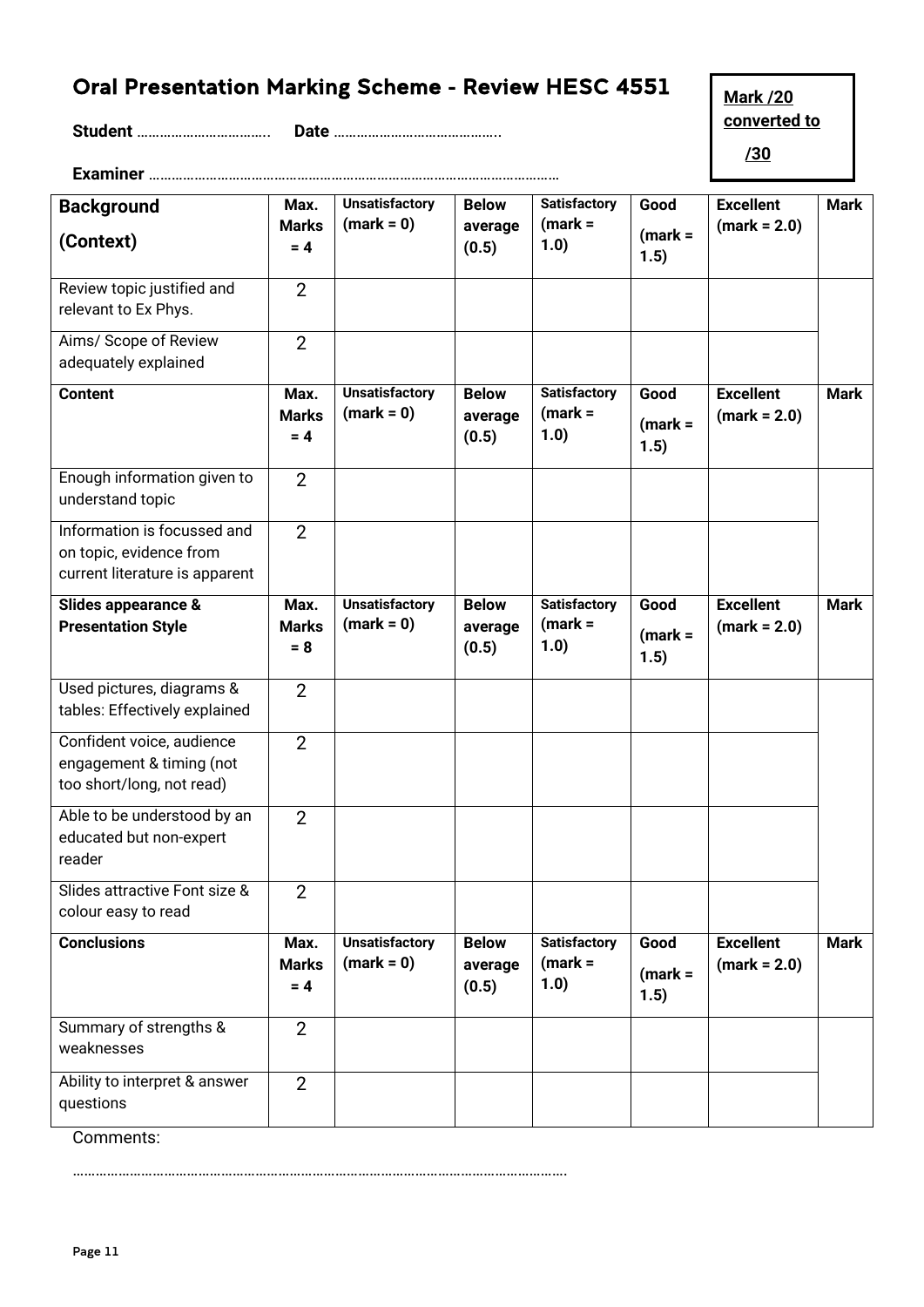### <span id="page-11-0"></span>Assessment Task 3 – WRITTEN REVIEW

#### **Learning Outcomes**

- To read, assess, and synthesis the literature of a chosen area
- To be able to write a literature review

The review article should follow the following guidelines:

**Title** – Up to 20 words, Student number and name

**Abstract** – Up to 300 words (should be updated to include interpretation of literature reviewed)

**Key words** – Up to five key words defining the topic developed in the review

**Introduction Body of text Conclusion** 

Up to 3,000 words

It is advisable to use appropriate sub headings to section off distinct areas of the literature being reviewed **Figures and Tables** – if appropriate include no more that 3 to 5 figures or tables including legends **References** – Up to 30 references of original research articles (> 15 references). No **review articles** should be

cited in main sections (ok in the introduction/ background section).

Article should be formatted, 1.5 line-spacing, Margins 2.5 cm. Body text: 12 font. Illustration legend text 10 font. Total Word Count ~3500 +/- 10%. The file should be a word document (.doc or .docx format).

#### **General Assessment Guidelines**

| <b>Report</b>                                                                                                                                                                                                    | <b>Unsatisfactory</b>                                                                                                                                                                                                                                                                                                                                | <b>Below Average</b>                                                                                                                                                                                                                                                   | <b>Satisfactory</b>                                                                                                                                                                                                                                                                         | Good                                                                                                                                                                                                                                                                                                                                             | <b>Excellent</b>                                                                                                                                                                                                                                                                                                                                                                                                         |
|------------------------------------------------------------------------------------------------------------------------------------------------------------------------------------------------------------------|------------------------------------------------------------------------------------------------------------------------------------------------------------------------------------------------------------------------------------------------------------------------------------------------------------------------------------------------------|------------------------------------------------------------------------------------------------------------------------------------------------------------------------------------------------------------------------------------------------------------------------|---------------------------------------------------------------------------------------------------------------------------------------------------------------------------------------------------------------------------------------------------------------------------------------------|--------------------------------------------------------------------------------------------------------------------------------------------------------------------------------------------------------------------------------------------------------------------------------------------------------------------------------------------------|--------------------------------------------------------------------------------------------------------------------------------------------------------------------------------------------------------------------------------------------------------------------------------------------------------------------------------------------------------------------------------------------------------------------------|
| <b>Literature Review</b><br>– Basis of<br>Review.<br>Background,<br>Aim(s) and if<br>appropriate a<br><b>Hypothesis.</b><br><b>Identification of</b><br>the relevance to<br><b>Exercise</b><br><b>Physiology</b> | Background is unrelated to<br>reviewed subject, does not<br>give enough information for<br>reader to understand field<br>being reviewed. Aim(s) not<br>explained; Ambiguous<br>Hypothesis is presented. No<br>link at all to exercise<br>physiology. No attempt to<br>identify clinical relevance.                                                   | Background is<br>somewhat related to<br>reviewed subject,<br>gives minimal<br>information for reader<br>to understand topic.<br>Aims poorly explained,<br>A poor Hypothesis.<br>Poor link to exercise<br>physiology. Poor<br>attempt to identify<br>clinical relevance | Background is<br>supportive of reviewed<br>subject. Gives some<br>information for reader to<br>understand topic. Aims<br>explained simply<br>Hypothesis is presented.<br>Some link to exercise<br>physiology. An attempt<br>to identify clinical<br>relevance provided.                     | Background sheds<br>light on the gap filled<br>by reviewing the<br>subject. Aims well<br>explained, A<br>plausible Hypothesis<br>is presented. Clear<br>link to exercise<br>physiology<br>identifying. Some<br>evidence of clinical<br>relevance provided.                                                                                       | Background is so clear<br>it demonstrates why<br>subject needs to be<br>reviewed. Aims<br>precise and concise, A<br>scientifically plausible<br>Hypothesis is<br>presented. Excellent<br>link to exercise<br>physiology identifying<br>a strong clinical<br>relevance.                                                                                                                                                   |
| <b>Body of the</b><br>Report<br>Background<br>/Aim(s)<br>Methods<br>Overview of<br>subject matter<br>being reviewed<br>and Conclusions<br>Depth of critical<br>analysis                                          | Incomplete and inaccurate<br>overview of the literature.<br>Lacking, or inaccurate,<br>details for all or some of the<br>overviewed literature,<br>methods, results and<br>conclusions. No critical<br>analysis of the field.<br>Inappropriate conclusions<br>that are unsupported by the<br>literature presented                                    | Poor overview of the<br>literature. Lacking, or<br>inaccurate, details for<br>some of the purpose,<br>methods, results and<br>conclusions. Some<br>critical analysis. Poor<br>conclusions that are<br>loosely supported by<br>the results                              | Simple overview of the<br>literature. Aims and<br>methods described.<br>Review reasonably<br>presented some minor<br>detail lacking for<br>purpose, methods,<br>results and conclusions.<br>Attempt at critical<br>analysis. Appropriate<br>conclusions that are<br>supported by literature | Good overview of<br>the literature. Aims<br>and methods<br>described well.<br>Review presented in<br>a concise manner.<br>No detail lacking for<br>purpose, methods,<br>results and<br>conclusions. Good<br>critical analysis of<br>literature.<br>Appropriate<br>conclusions that are<br>clearly supported by<br>results and the<br>literature. | Comprehensive and<br>concise overview of<br>the literature, reporting<br>the purpose, key<br>measures, key results<br>and the most pertinent<br>conclusions. Aims and<br>methods easily<br>understood and fully<br>well. Review<br>presented in a<br>professional manner.<br><b>Excellent critical</b><br>analysis of literature.<br>Conclusions and<br>discussion expertly<br>related to findings in<br>the literature. |
| <b>Quality of the</b><br>writing and<br>presentation<br>• Adherence to<br>prescribed<br>format<br>• Fluency and<br>style<br>• Spelling<br>• Grammar<br>• Appropriate<br>referencing                              | Unprofessional language<br>style used e.g.: background<br>information in results<br>section, conclusions and<br>discussion in results section.<br>A large number of careless<br>spelling and grammatical<br>mistakes. Overuse of the<br>first person. Excessive<br>colloquial tone. Inaccurate<br>referencing. Illogical<br>structure of the report. | Unprofessional<br>language style used at<br>times. A number of<br>careless spelling and<br>grammatical mistakes.<br>Some use of the first<br>person and Colloquial<br>tone used. Inaccurate<br>referencing. Poor<br>structure of the report.                           | Professional language<br>style used e.g.: no<br>background information<br>in results section,<br>conclusions and<br>discussion in results<br>section. Minimal number<br>of spelling and<br>grammatical mistakes.<br>Good use of 3rd person.<br>Appropriate referencing.                     | Scientific style used<br>Ideas easy to follow.<br>Fluent logical flow of<br>ideas. All<br>information in the<br>appropriate<br>sections.<br>One or two grammar<br>and spelling<br>mistakes. Good<br>referencing                                                                                                                                  | Clear. fluent and<br>concise scientific<br>writing.<br>No errors in written<br>expression. Adheres<br>to the prescribed<br>format.<br>Accurate referencing.                                                                                                                                                                                                                                                              |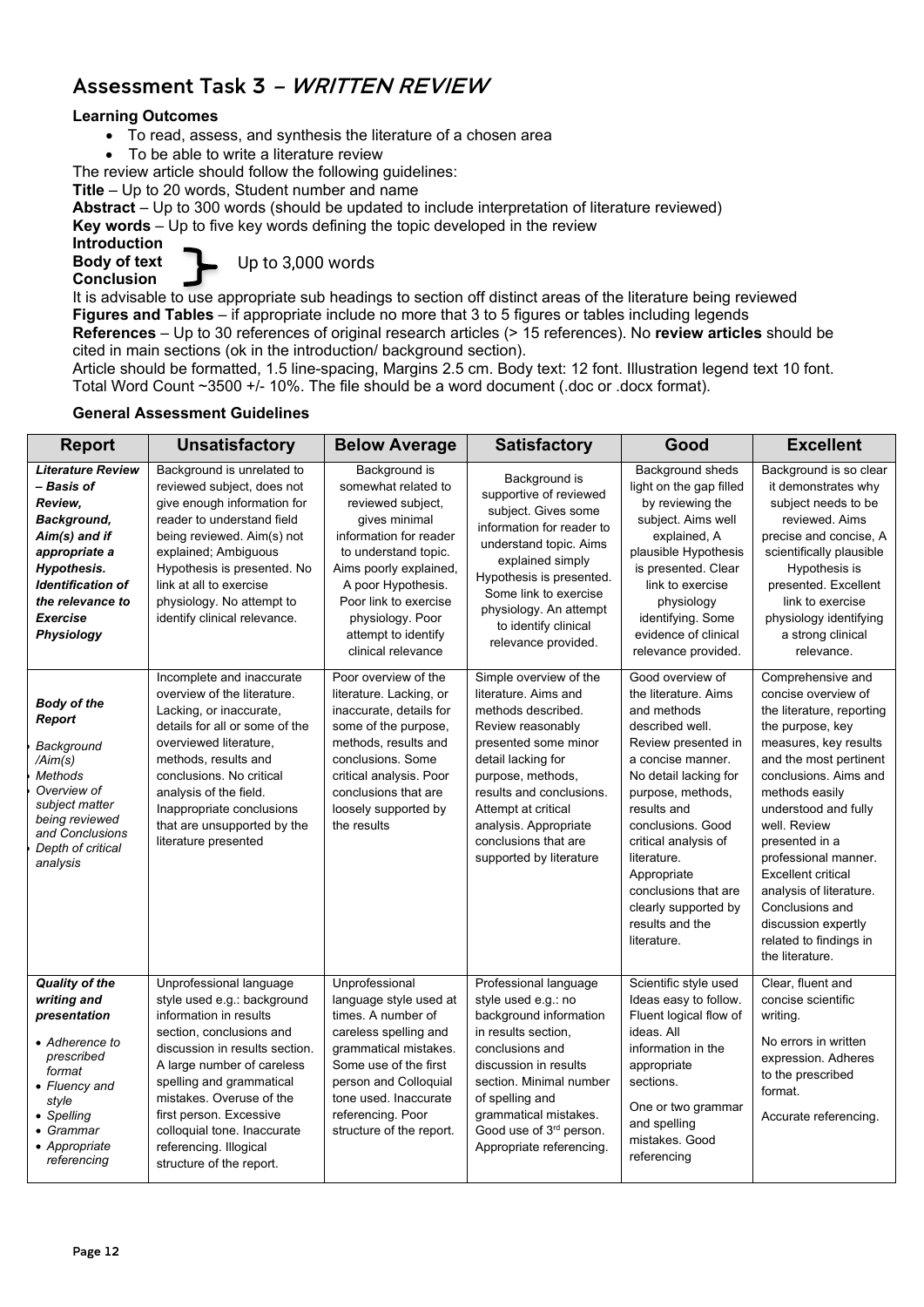<span id="page-12-0"></span>

| <b>Literature review Marking Scheme - Review HESC4551</b>          |                               |                                        |                                   |                                            |                            | <b>Total Mark</b>                  |             |
|--------------------------------------------------------------------|-------------------------------|----------------------------------------|-----------------------------------|--------------------------------------------|----------------------------|------------------------------------|-------------|
|                                                                    |                               |                                        |                                   |                                            |                            | /50                                |             |
| <b>Background</b>                                                  | <b>Max</b><br>Marks =<br>10   | <b>Unsatisfactor</b><br>$y$ (mark = 0) | <b>Below</b><br>average<br>(0.25) | <b>Satisfactor</b><br>$y$ (mark =<br>1.0)  | Good<br>$(mark =$<br>(1.5) | <b>Excellent</b><br>(mark = 2.0)   | <b>Mark</b> |
| Abstract concise & relevant                                        | $\overline{2}$                |                                        |                                   |                                            |                            |                                    |             |
| Clinical relevance of the<br>review adequately explained           | $\overline{2}$                |                                        |                                   |                                            |                            |                                    |             |
| Scope of the review<br>adequately explained                        | $\overline{2}$                |                                        |                                   |                                            |                            |                                    |             |
| Coverage of appropriate<br>research to date in this area           | $\overline{2}$                |                                        |                                   |                                            |                            |                                    |             |
| Explanation of gaps in the<br>lliterature                          | $\overline{2}$                |                                        |                                   |                                            |                            |                                    |             |
| <b>Content</b>                                                     | <b>Max</b><br>Marks $=$<br>20 | Unsatisfactor<br>$y$ (mark = 0)        | <b>Below</b><br>average<br>(1.0)  | <b>Satisfactor</b><br>$y$ (mark =<br>(2.0) | Good<br>$(mark =$<br>3.0)  | <b>Excellent</b><br>$(maxk = 4.0)$ | <b>Mark</b> |
| Accurate & detailed<br>description of study<br>methods/procedures  | 4                             |                                        |                                   |                                            |                            |                                    |             |
| Outcomes of review are well<br>presented                           | 4                             |                                        |                                   |                                            |                            |                                    |             |
| Conclusions are valid                                              | 4                             |                                        |                                   |                                            |                            |                                    |             |
| Depth of critical analysis of<br>literature                        | 4                             |                                        |                                   |                                            |                            |                                    |             |
| Logical summary of<br>strengths, weaknesses &<br>future directions | 4                             |                                        |                                   |                                            |                            |                                    |             |
| <b>Quality of the writing</b>                                      | <b>Max</b><br>Marks =<br>20   | <b>Unsatisfactor</b><br>$y$ (mark = 0) | <b>Below</b><br>average<br>(1.0)  | <b>Satisfactor</b><br>$y$ (mark =<br>(2.0) | Good<br>$(maxk =$<br>3.0)  | <b>Excellent</b><br>$(maxk = 4.0)$ | <b>Mark</b> |
| Clear, fluent writing                                              | 4                             |                                        |                                   |                                            |                            |                                    |             |
| Grammar & spelling                                                 | 4                             |                                        |                                   |                                            |                            |                                    |             |
| Adherence to prescribed<br>format                                  | 4                             |                                        |                                   |                                            |                            |                                    |             |
| Written for educated but non-<br>expert reader                     | $\overline{4}$                |                                        |                                   |                                            |                            |                                    |             |
| Referencing (accuracy &<br>consistent format)                      | 4                             |                                        |                                   |                                            |                            |                                    |             |

Comments:

………………………………………………………………………………………………………………….

………………………………………………………………………………………………………………….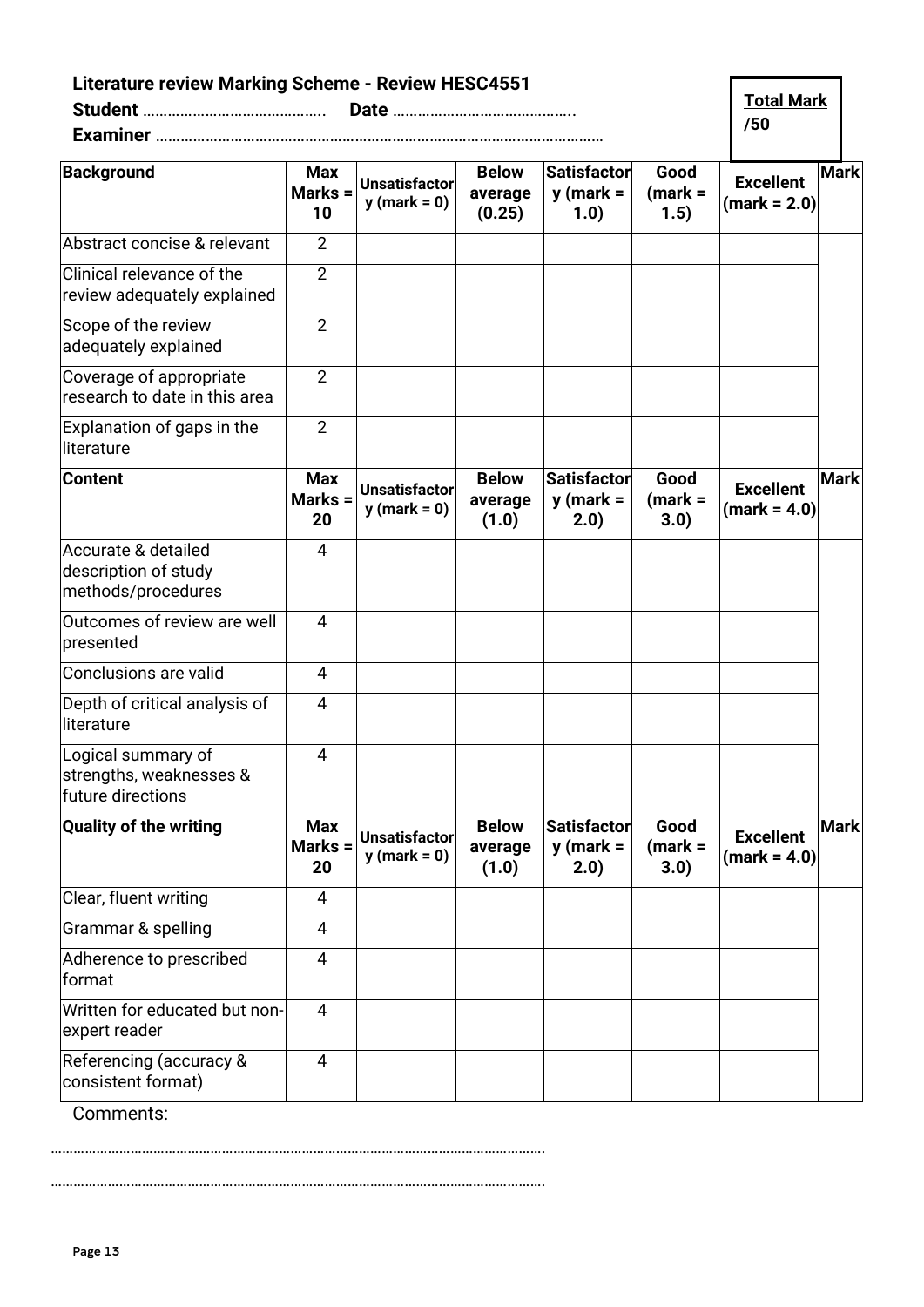### <span id="page-13-0"></span>5.3 Submission of assessment tasks

#### **All assessment tasks are to be submitted via the Moodle page thru the appropriate links**

#### **Late Submission**

Late submissions will be penalized at 5% per day capped at five days (120 hours). Students will not be permitted to submit their assessments after this date.

#### **Special Consideration**

If you experience a short-term event beyond your control (exceptional circumstances) that impacts your performance in a particular assessment task, you can apply for Special Considerations.

You must apply for Special Consideration **before** the start of your exam or due date for your assessment, except where your circumstances of illness or misadventure stop you from doing so.

If your circumstances stop you from applying before your exam or assessment due date, you must **apply within 3 working days** of the assessment, or the period covered by your supporting documentation.

More information can be found on the [Special Consideration website.](https://www.student.unsw.edu.au/special-consideration)

#### <span id="page-13-1"></span>5.4. Feedback on assessment

Proposal:

Feedback and Marks for the proposal will be given online via the Moodle grades page for the assignment. Comments and suggestions will be given on the submitted document

Oral Presentation:

Feedback for the presentation will be given in class by the tutors suggestions to assist in finalising of the literature review will also be given. Comments and the mark will be made available via the Moodle grades page

Literature Review:

Feedback on the review will be provided via the Moodle grades page for the assignment this will be released after the marks for this course have been released by the University.

# <span id="page-13-2"></span>6. Academic integrity, referencing and plagiarism

**Referencing** is a way of acknowledging the sources of information that you use to research your assignments. You need to provide a reference whenever you draw on someone else's words, ideas or research. Not referencing other people's work can constitute plagiarism.

*Please use an appropriate reference style and be consistent to it. Students have used Numbered, Harvard or APA referencing style for this course.*

Further information about referencing styles can be located at <https://student.unsw.edu.au/referencing>

*Academic integrity is fundamental to success at university. Academic integrity can be defined as a commitment to six fundamental values in academic pursuits: honesty, trust, fairness, respect, responsibility and courage.*[1](#page-13-3) *At UNSW, this means that your work must be your own, and others' ideas* 

<span id="page-13-3"></span><sup>1</sup> International Center for Academic Integrity, 'The Fundamental Values of Academic Integrity', T. Fishman (ed), Clemson University, 2013.